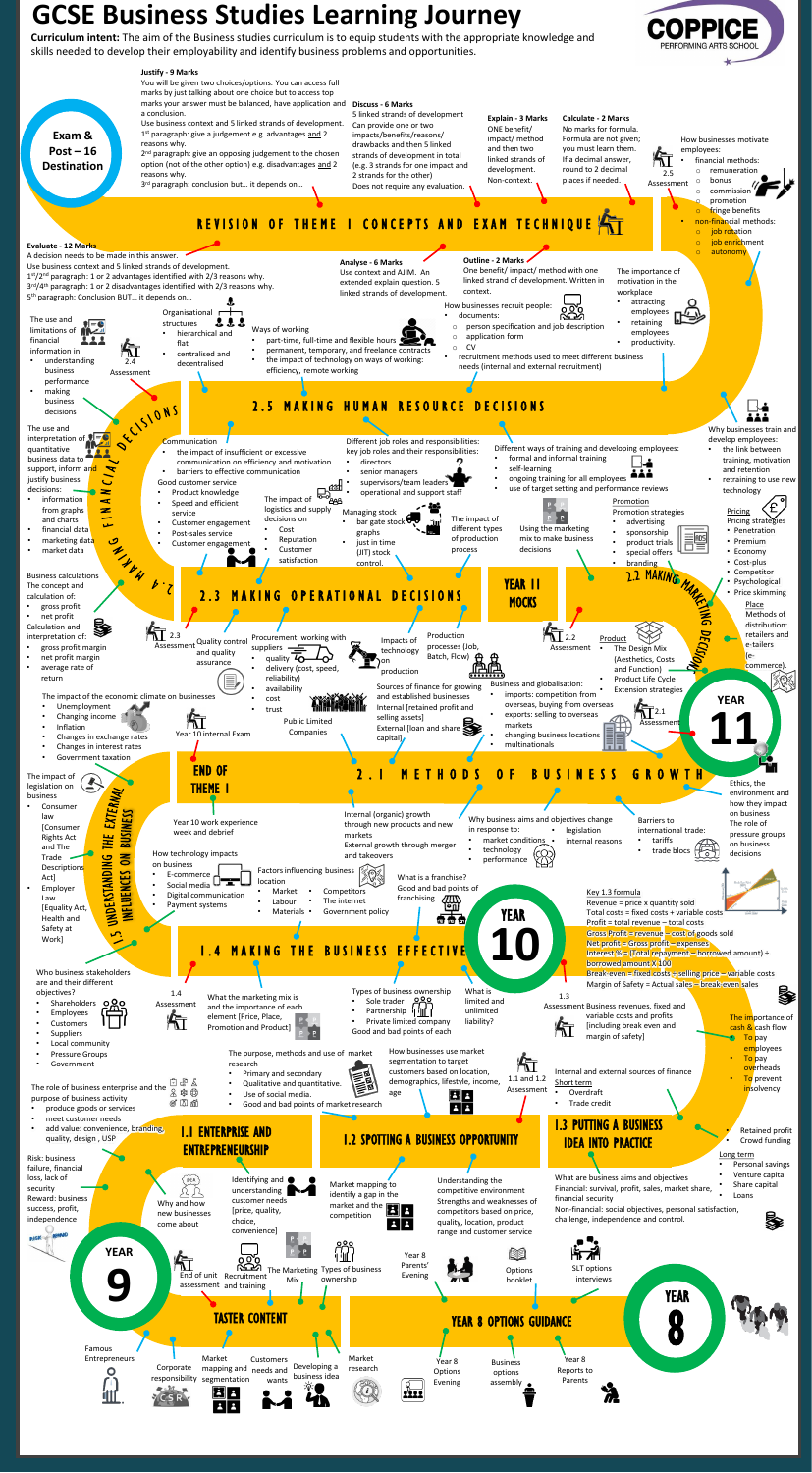# **BTEC Level 3 Extended Certificate in Business Learning Journey**



**Curriculum intent:** The aim of the Business studies curriculum is to equip students with the appropriate knowledge and skills needed to develop their employability and identify business problems and opportunities.

- Application form
- CV
	- Letter of application

### **A3 Ethical considerations B1 Job applications A3 Ethical considerations**

**B1 Job applications** • Job analysis • Job advert



**Branding** 

### **Unit 8 Recruitment & Selection**

### **Unit 2 Developing a Marketing Campaign**

- Workforce planning
- Job centres & agencies

- Interview questions
- Interview feedback form
- Communication skills
- Job description • Person specification
- Marketing message
- Selection of marketing mix

- Selection of media
- Campaign budget
- **Timelines**
- Campaign evaluation

#### **A1 Recruitment of staff**

**A2 Recruitment & Selection** 

Recruitment process

**process** 

**Selection** 

### **C1 Review & Evaluation**

- Role play activity
- Review of communication skills
- Review of organisational ability

### **C2 SWOT Analysis & Action**

#### **Plan**

- SWOT analysis on performance
- Self-critique
- Action plan

#### **LEARNING AIM B & C**

**LEARNING AIM A**



### **A2 Influences on marketing activity**



- Internal Influences
- External influences

### **B3 Developing the rationale**

- Interpretation of data
- Product life cycle
- Reliability & validity of information

process.

### **C3 Marketing campaign**

**YEAR** 

**12**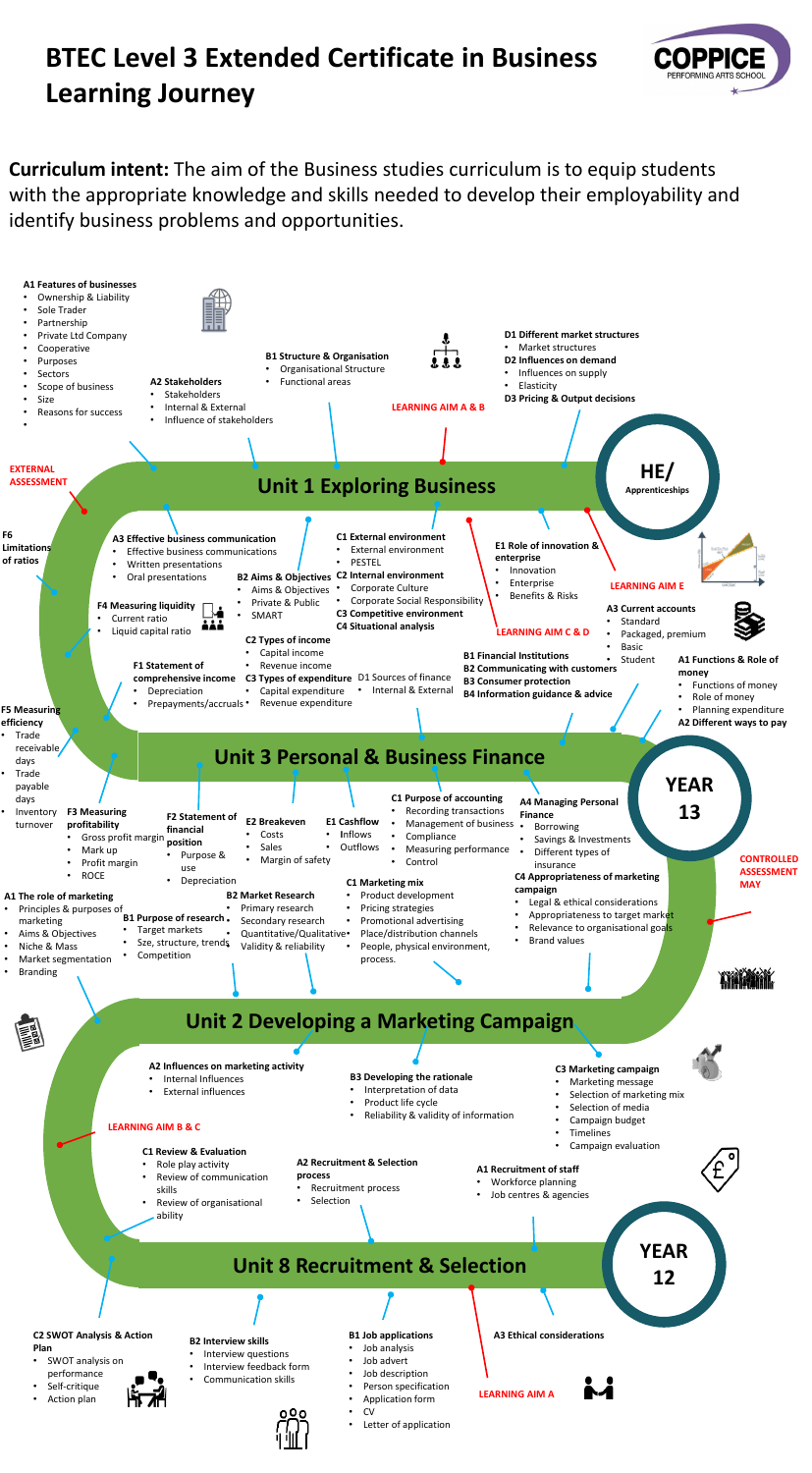## **Unit 2 Developing a Marketing Campaign**

## **BTEC Level 3 Diploma in Business Learning Journey**

**Curriculum intent:** The aim of the Business studies curriculum is to equip students with the appropriate knowledge and skills needed to develop their employability and identify business problems and opportunities.

COPPICE

| <b>LEARNING</b>                                | D1 Management of<br>C3 Marketing campaign<br>A2 Influences on marketing activity<br>E2 Review of skills the event<br>Marketing message<br>Internal Influences<br>Event<br>$\bullet$<br><b>B3 Developing the rationale</b><br>Contracts for<br>Selection of marketing mix<br><b>External influences</b><br>management,<br>Interpretation of data<br>venue,<br>Selection of media<br>employability,<br>Product life cycle<br>Marketing of<br>Campaign budget<br>C1 Customer service skills &<br>communication,<br>Reliability & validity of<br>event, customer<br>Timelines<br><b>behaviours</b><br>negotiation, time<br>information<br>service, H&S,<br>Campaign evaluation<br><b>C2 Dealing with customer</b><br>management,<br>communication,<br>service requests &<br>problem solving,<br><b>B1 Monitoring &amp; evaluating customer</b><br>monitoring<br>complaints<br>team working,<br>service<br><b>LEARNING AIM</b><br>procedures,<br>A1 Customer service in<br>C3 Skills audit &<br>analysis of own<br><b>B2 Indicators in improved</b><br><b>C&amp;D</b><br>attendee<br>business<br>development plan<br>skills.<br>performance<br>evaluation.<br>Roles<br>$\bullet$<br>Different approaches<br>$\bullet$<br><b>Unit 14 Investigating Customer Service</b> | D2 Problem solving<br>• Contingency plan<br>Customer service<br>issues<br>H&S issues<br><b>C2 Factors to consider</b><br>Aims & objectives,<br>budget, resources,<br>venue, catering,<br>legal constraints,<br>team workings,<br>insurance,<br>communication & |
|------------------------------------------------|-------------------------------------------------------------------------------------------------------------------------------------------------------------------------------------------------------------------------------------------------------------------------------------------------------------------------------------------------------------------------------------------------------------------------------------------------------------------------------------------------------------------------------------------------------------------------------------------------------------------------------------------------------------------------------------------------------------------------------------------------------------------------------------------------------------------------------------------------------------------------------------------------------------------------------------------------------------------------------------------------------------------------------------------------------------------------------------------------------------------------------------------------------------------------------------------------------------------------------------------------------------------|----------------------------------------------------------------------------------------------------------------------------------------------------------------------------------------------------------------------------------------------------------------|
| AIM <sub>C</sub><br><b>YEAR</b>                | <u>Z</u><br><b>C1 Planning tools</b><br>A2 Customer expectations &<br>A3 Benefits of building customer<br><b>LEARNING AIM A &amp; B</b><br>$\boldsymbol{\omega}$<br>Gantt charts<br>satisfaction<br>relationships<br>$\overline{\mathbf{g}}$<br>Critical path<br>Internal & external customers<br>A4 Customer Service legislation &*<br>analysis<br>Customer complaints<br><b>gg</b><br><b>B1 Job applications</b><br>regulations<br>Online planning<br><b>Customer expectations</b><br>Job analysis<br>hit.<br><b>C2 SWOT Analysis &amp; Action</b><br>tools<br>Job advert<br>A2 Skills needed<br><b>LEARNING AIN</b><br>Plan<br><b>LEARNING</b><br>Job description<br><b>C1 Review &amp; Evaluation</b><br>Organisational, A&B<br>SWOT analysis on<br>A<br>AIM B & C<br>Person specification<br>Role play activity<br>Problem solving, Time<br>performance<br>Review of communication<br>Application form<br><b>D</b><br>Management,<br>Self-critique<br>Š<br><b>CV</b><br>skills<br>Negotiation,<br>Action plan<br>$\ddot{\mathbf{D}}$<br>Review of organisational<br>Letter of application<br>Communication,<br>Ś<br>ability<br>Interpersonal<br>$\rightarrow$                                                                                                | contingency<br>planning.<br><b>B2 Success</b><br><b>Factors</b><br>Mind map<br>$\bullet$<br>event ideas<br>Purpose of<br>$\bullet$<br>event<br>• Aims $\&$<br>Objectives<br>Constraints<br>Success<br>factors                                                  |
| 12<br>A1 Recruitment of staff                  | <b>Unit 8 Recruitment &amp; Selection</b><br>event<br><b>A3 Audit collection</b><br>A2 Recruitment &<br>000 A1 Tasks to be completed by an<br>Likert scale<br><b>Selection process</b><br>organiser<br><b>B2 Interview skills</b><br>Observation<br>Recruitment process<br>Organising<br>Interview questions<br>Questionnaire                                                                                                                                                                                                                                                                                                                                                                                                                                                                                                                                                                                                                                                                                                                                                                                                                                                                                                                                     | <b>B1 Different types of</b><br><b>Business events</b><br>Sport events<br>Entertainment<br>Celebrations                                                                                                                                                        |
| Workforce planning<br>• Job centres & agencies | Selection<br>Legal requirements<br>Interview feedback form<br>Appraisal<br><b>A3 Ethical</b><br>Organisational procedures<br><b>Communication skills</b><br><b>LEARNING AIM A</b><br>• Semantic scale<br>considerations                                                                                                                                                                                                                                                                                                                                                                                                                                                                                                                                                                                                                                                                                                                                                                                                                                                                                                                                                                                                                                           | Social enterprise<br>events                                                                                                                                                                                                                                    |